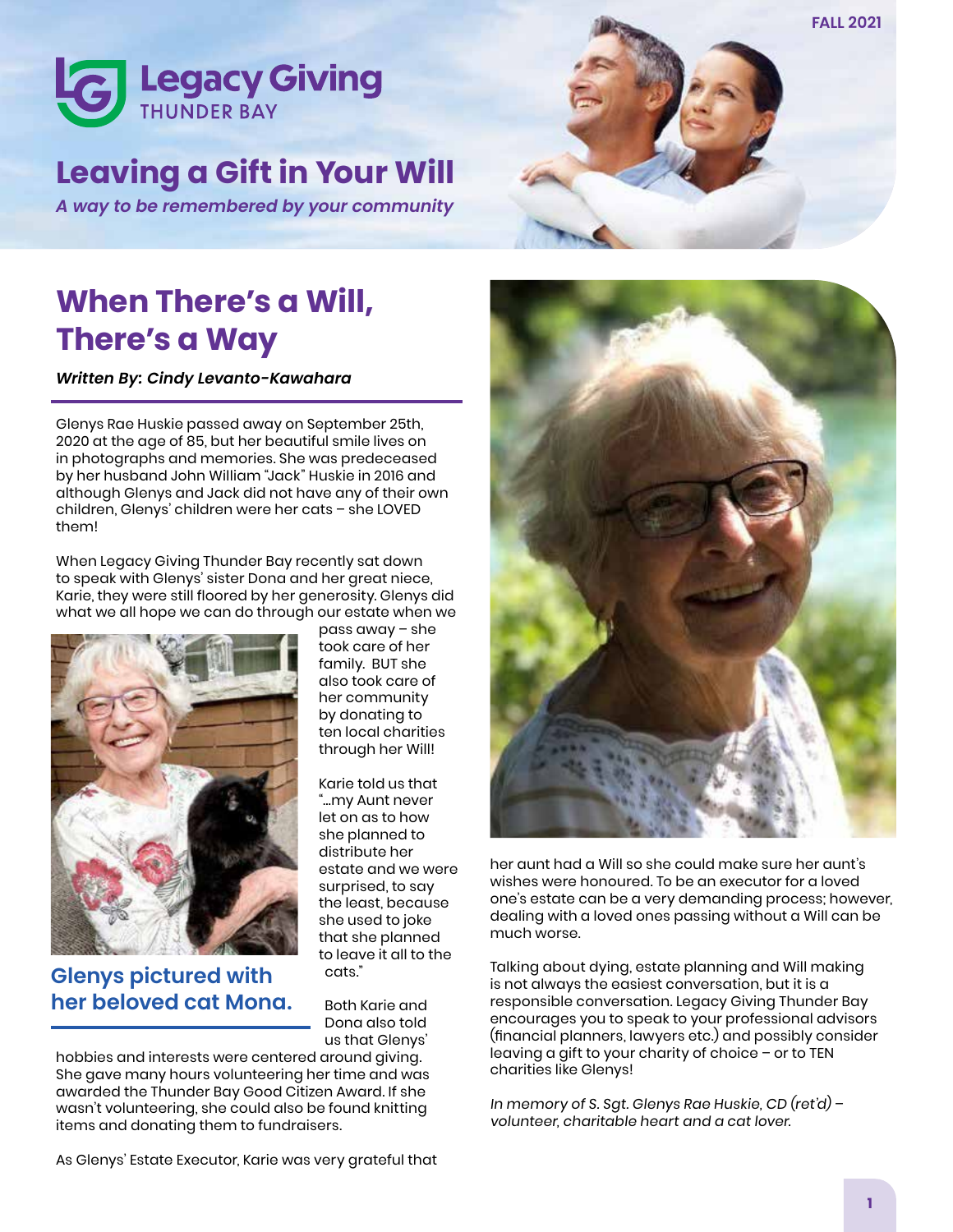## **Legacy Q & A**

#### **What happens if I don't make a Will? Does it all go to the government?**

Without a Will, decisions about your estate will be made according to the law. This means some or all of the people and or organizations you care about may not be included in the distribution of your assets. When you have an up-to-date Will, you're in control of your affairs. There will be no uncertainty about what will happen to your estate.

#### **I want to take care of my children and grandchildren, how do I leave a gift to charity?**

Many supporters come to realize that they have enough in their estate to take care of their family members and to allocate a portion to the causes and charities that are most important to them. Making a gift in your Will to a Charity is a personal choice, our purpose here is to offer you giving options to consider.

#### **Is leaving a Gift in my Will complicated?**

Remembering a charity in your Will is an act that is generous, powerful and surprisingly simple. When meeting with your Lawyer to either draft or revise your Will, have the conversation about adding a charity to receive an amount or a percentage of your estate. Every gift in every Will makes a difference.

#### **I need to be wealthy to leave a gift in my Will**

The majority of charitable gifts in Wills are left by Canadians of average means. You may be surprised to find that when all your assets are realized, you too will have enough for both your loved ones and your selected charities.



## **NORTHERN ONTARIO SCHOOL OF MEDICINE**

Dr. Hugh Robertson's dazzling career in Radiology took place mostly in American Universities. A sought-after lecturer, he had an international speaking career and was a visiting professor in 10 countries. Here in Northern Ontario, though, he will be most remembered for his philanthropy, as when it came time to honour his legacy, he chose the communities where both he and his father began their medical careers.

Both of Dr. Robertson's parents worked in medicine in Kirkland Lake and Cochrane in the 1920s. These memories drew him back to Cochrane to follow his father's example in the 1960s.

More than 60 years after his experiences as a radiologist in Kirkland Lake and Thunder Bay Dr. Robertson created a lasting legacy for NOSM students pursuing careers in Rural Medicine. His gift of \$1.2 million is the largest single donation in NOSM's history and will have a notable impact on the education of NOSM physicians.

"I think that for the students at NOSM who are interested in providing family medicine that a rural, remote residency is a real opportunity to advance knowledge in the area. I've met several physicians over the years and many of the most notable were those I met in Rural Practice."

Dr. Robertson made this gift to NOSM in the early spring of 2021. Sadly, Dr. Robertson passed away in June of 2021, but not before he had the opportunity to see his outstanding generosity come to fruition.



## **GEORGE JEFFREY CHILDREN'S FOUNDATION**

Leaving a legacy can mean different things to different people. For some it may be about how you want to be remembered by your family, your community, or perhaps by the world! A gift designated to a charity and/ or charities is one way to leave a legacy. However, leaving a legacy can also be established during your living years – like that of Mr. John Andrews.

Known as "a self-made man with a deep social conscience", Mr. Andrews established the John Andrews Foundation in 1977 to support local education, healthcare, social welfare and the arts. Mr. Andrews passed away in May of 1986.

For over 40 years, his Foundation has granted more than \$6 million to 100+ charities throughout Thunder Bay and Northwestern Ontario. George Jeffrey Children's Foundation is a grateful and proud recipient of these many generous donations, as are all Legacy Giving Thunder Bay partner charities.

Mr. Andrews' legacy continues today as the Foundation's Board of Directors, consisting of Mr. Alexander Paterson, Dr. Donald Henderson and Dr. Allan G. McKitrick, Q.C., ensure that granted dollars support the well-being of our communities here in Northwestern Ontario.

For more information about the John Andrews Foundation, visit johnandrewsfoundation.ca.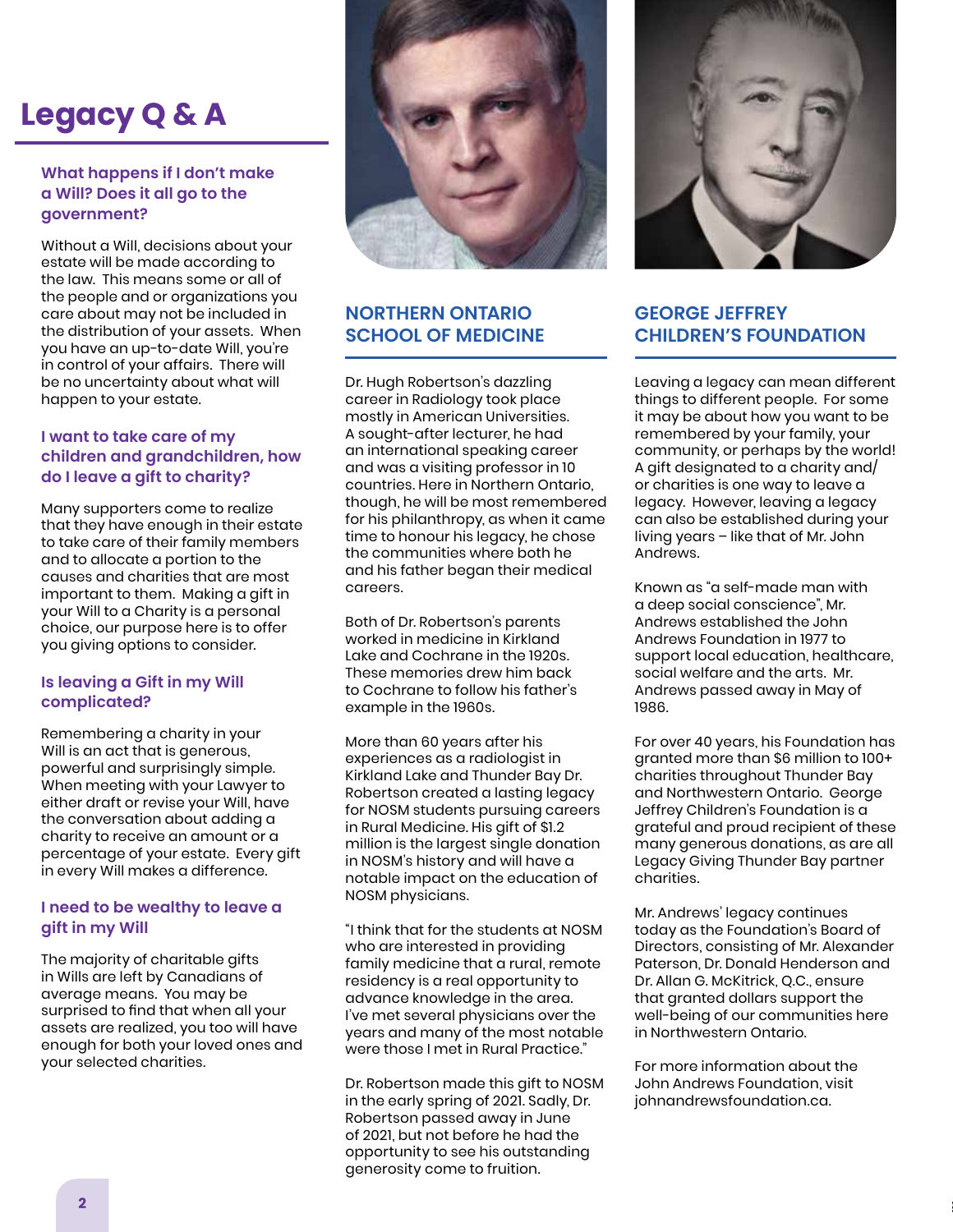

#### **ST. JOSEPH'S FOUNDATION**

When we leave a legacy we want to know what will be the future impact on our community. Unfortunately, we rarely see that impact in our lifetime.

St. Joseph's Foundation of Thunder Bay is fortunate to have carried on the legacy of the Sisters of St. Joseph of Sault Ste Marie for the past 40 years.

When the first five Sisters arrived in 1891, their mission was to care for the unmet needs of the people of Prince Arthur's Landing. They knew what they needed to do, never thinking about what that would mean 140 years later.

On Sunday September 12 we honored their legacy and dedication to the education, healthcare and social needs of our community with a celebration mass at St. Andrew's Church. We were fortunate to have nineteen Sisters of St. Joseph travel to Thunder Bay to attend the event, it was a moving tribute for all.

St. Joseph's Foundation will continue the Sister's legacy; supporting the unmet needs of the people of our region just like the first Sisters did in 1891. We hope your legacy in support of your community will be remembered like the Sisters of St. Joseph.



### **THUNDER BAY COMMUNITY FOUNDATION**

The Thunder Bay Community Foundation is pleased to announce their annual granting season runs from October 18th – November 15th, 2021.

With over \$400,000 in grants to be disbursed, there are several opportunities for local non-profit organizations to receive funding for projects that will build a more vibrant, healthy and engaged community. Our grants are made possible through the generous endowments and gifts of local citizens. Applications can be submitted online by visiting our website at www.tbcf.org.

We strive to create lasting relationships between donors and the worthy causes they support. With a variety of flexible ways to give we make it easy to realize your philanthropic ambitions and support our community's well-being, now and for the future.

If you or a loved one are interested in building an endowment fund to support the ever-changing needs of Thunder Bay, please contact the Thunder Bay Community Foundation at (807) 475-7279.



## **THUNDER BAY REGIONAL HEALTH SCIENCES FOUNDATION**

Every one of us has important life events connected to our Hospital. My family feels lucky to have Thunder Bay Regional Health Sciences Centre as a part of our community.

It has always been important to me to support healthcare in our city, not just for my own family, but for my friends, neighbours, and the larger community. In addition to my personal donations, I also became actively involved in fundraising for the Hospital after taking a tour of their diagnostic facilities and seeing the need for technology upgrades.

The need for quality healthcare grows as our city continues to grow. I want the Hospital to remain a world-class healthcare facility. When it came time to start planning my estate, I realized that another way I could give back was through a gift in my Will to ensure that future generations can continue to have access to the same quality of care.

Our Hospital and the health of our community means so much to me and as a fellow supporter, I know how much it must also mean to you. I hope you will consider supporting the future of our Hospital through a gift in your Will to Thunder Bay Regional Health Sciences Foundation. Big or small, every gift makes an impact.

- Laura Fralick, Grateful Donor